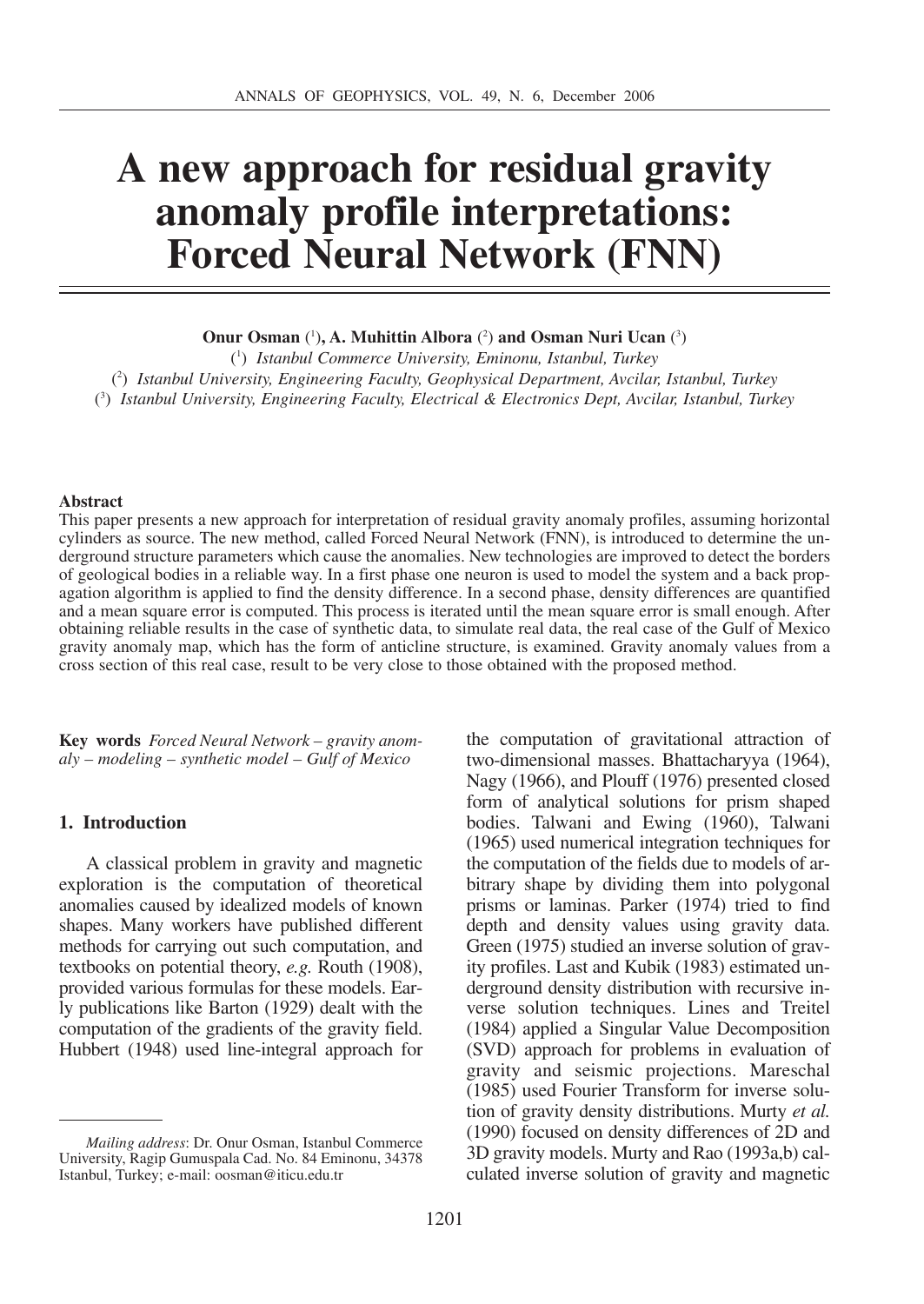anomalies of polygonal structures using Marquart algorithm. Murthy and Rao (1993b) proposed some methods in inverse solution of gravity anomalies for circular, cylindrical, and vertical discs. Mosegaard and Tarantola (1995) applied Monte Carlo method. Tsokas and Hansen (1997) studied on crustal thickness with gravity anomalies in Greece.

Artificial neural networks are part of a much wider field called artificial intelligence, which can be defined as the study of mental facilities through the use of computational models (Charniak and McDermott, 1985). They encompass computer algorithms that solve classification, parameter estimation, parameter prediction, pattern recognition, completion association, filtering, and optimization problems (Brown and Poulton, 1996). They have gained popularity in geophysics during the last decade because these tools can approximate any continuous function with an arbitrary precision (Van der Baan and Jutten, 2000). The location of the buried steel drums is estimated from magnetic dipole source using supervised artificial neural network (Salem *et al.*, 2001). Neural networks are used to speed up the detection of ferro-metalic objects (Selam and Ushijima, 2001). Depth and radius of subsurface cavities are determined from microgravity data using back propagation neural networks (Eslam *et al.*, 2001). Neural networks are studied to solve 1D and 2D resistivity inverse problems (El-Qady and Ushijima, 2001). For 2D modeling CNN (Cellular Neural Networks) is applied to the separation of regional/ residual potential sources in geophysics by Albora *et al.* (2001a,b).

Artificial neural networks can be divided into two main categories: unsupervised recurrent and supervised feed-forward networks. In the unsupervised recurrent type, the networks allow information to flow in both directions. These modals are called unsupervised because there is no teacher to set the input-output mapping relation during the learning phase. In the supervised because through a set of correct input-output pairs, called the training set, the network learns the relation between the input-output pairs.

In this paper, a new algorithm, denoted «Forced Neural Network (FNN)» is proposed. The aim of FNN is to estimate the physical parameters of buried objects. It is first applied to synthetic examples and then real data. We have found satisfactory results for both cases.

## **2. Forced Neural Network**

The artificial neural network is composed of many simple processing elements, which are massively interconnected and operate in parallel. The processing elements commonly known as neurons, receive the input from previous elements and send the output to other elements through synaptic connections. These connections have different weights. In order to find the effective values of inputs and outputs, these values are multiplied by these weights. The main purpose of neural networks is to compute such weights giving the best output. To obtain the eligible values for weights, back propagation method being the most popular learning algorithm for neural networks, is used in this study.

## 2.1. *Back propagation algorithm*

The error signal at the output of neuron *j* at iteration *n*, is defined by

$$
e_j(n) = d_j(n) - y_j(n)
$$
 (2.1)

where neuron *j* is an output node,  $d_i(n)$  is desired output and  $y_i(n)$  is actual output of Neural Networks (NN). The instantaneous value of the error energy for neuron *j* can be defined as  $1/2e_j^2(n)$ . Correspondingly, the instantaneous value  $E(n)$  of the total error energy is obtained by summing  $1/2e_j^2(n)$  over all neurons in the output layer; only «visible» neurons are the ones for which error signals can be calculated directly. We may thus write,

$$
E(n) = 1/2 \sum_{j \in C} e_j^2(n) \tag{2.2}
$$

where, the set *C* includes all the neurons in the output layer of the network (Haykin, 1999). Let *N* denote the total number of patterns (examples) contained in the training set. The average squared error energy is obtained by summing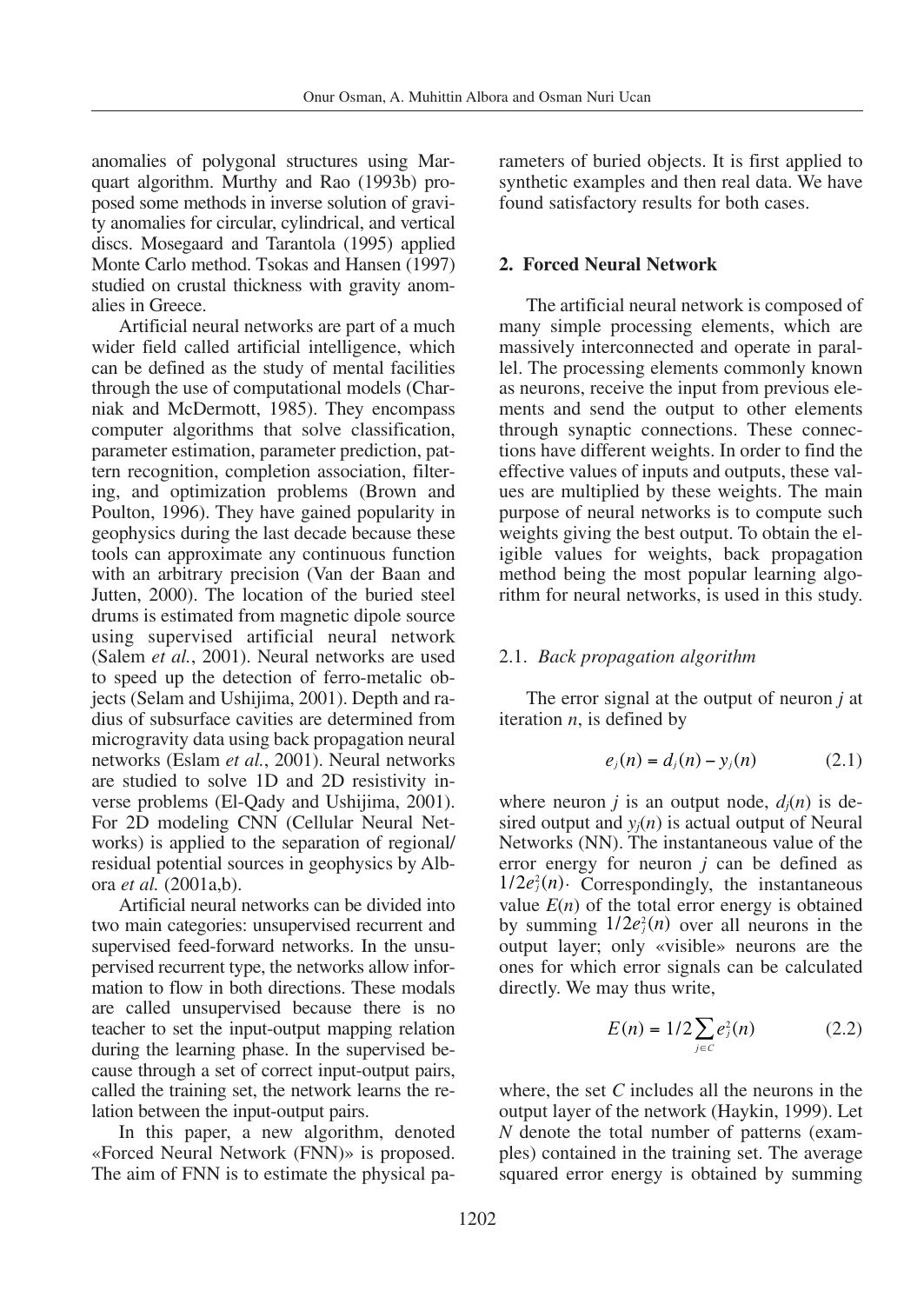$E(n)$  over all *n* and then normalizing with respect to set size *N*, as shown by,

$$
E_{av} = 1/N \sum_{n=1}^{N} E(n) \,.
$$
 (2.3)

The instantaneous error energy *E*(*n*), and therefore the average error energy  $E_{av}$ , is a function of all the free parameters (*i.e.* synaptic weights and bias levels) of the network. For a given training set, *Eav* represents the cost function as a measure of learning performance. The objective of the learning process is to adjust the free parameters of the network to minimize  $E_{av}$ . To do this minimization, we use an approximation similar in rational to that used for the derivation of the Least Mean Square (LMS) algorithm. We consider a simple method of training in which the weights are updated on a pattern-by-pattern basis until one epoch, that is, one complete presentation of the entire training set has been dealt with

$$
\Delta w_{ij}(n) = \eta \delta_j(n) y_i(n) \qquad (2.4)
$$

where  $\delta_i(n)$  is the local gradient and  $\eta$  is learning speed (Haykin, 1999). Local gradient points are required changes in synaptic weights and we obtain Back-Propagation (BP) formula for the local gradient  $\delta_i(n)$  as

$$
\delta_j(n) = \varphi_j'(v_j(n)) \sum_k \delta_k(n) w_{kj}(n) \qquad (2.5)
$$

neuron *j* is hidden.

Figure 1 shows the signal-flow graph representation of eq. (2.5), assuming that the output layer consists of  $m_l$  neurons.

The factor  $\varphi'_j(v_j(n))$  involved in the computation of the local gradient  $\delta_i(n)$  in eq. (2.5) depends solely on the activation function associated with hidden neuron *j*. The remaining factor involved in this computation, namely the summation over *k*, depends on two sets of terms. The first set of terms,  $\delta_k(n)$ , requires knowledge of the error signals  $e_k(n)$ , for all neurons that lie in the layer to the immediate right of hidden neuron *j*, and that are directly connected to neuron *j* which is shown in fig. 1. The second set of terms,  $w_k(n)$ , consists of the synaptic weights associated with these connections.

We may redefine the local gradient  $\delta_i(n)$  for hidden neuron *j* as

$$
\delta_j(n) = -\frac{\partial E(n)}{\partial y_j(n)} \frac{\partial y_j(n)}{\partial v_j(n)} \tag{2.6}
$$

$$
=-\frac{\partial E(n)}{\partial y_j(n)}\varphi'_j(v_j(n))\tag{2.7}
$$

neuron *j* is hidden.



**Fig. 1.** Signal flow graph of a part of the adjoint system pertaining to Back-Propagation of error signals.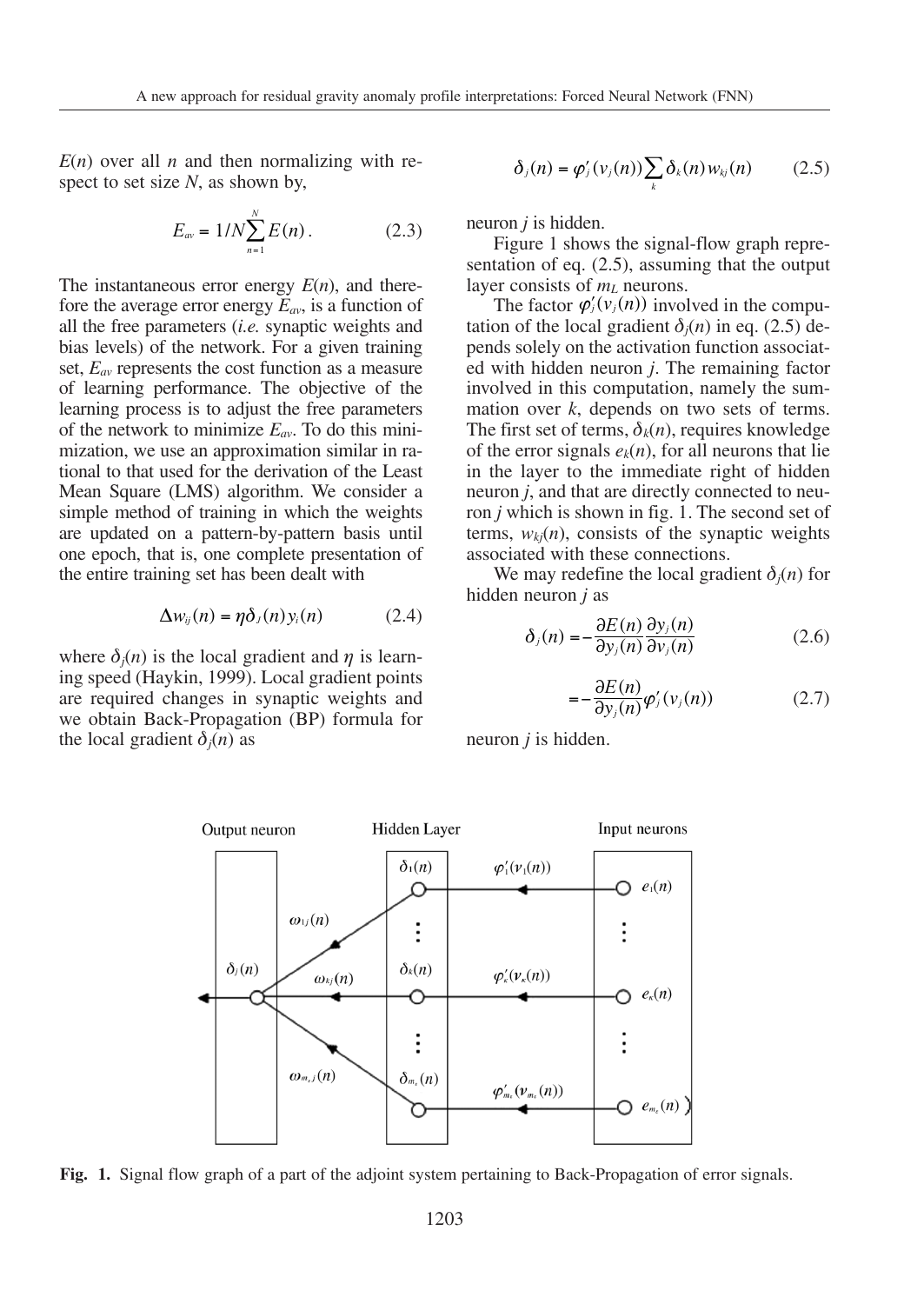The local field parameter  $v_i(n)$  produced at the input of the activation function associated with neuron *j* is therefore

$$
v_j(n) = \sum_{i=0}^{m} w_{ij}(n) y_i(n)
$$
 (2.8)

where *m* is the total number of inputs (excluding the bias) applied to neuron *j* (Haykin, 1999). The synaptic weight  $w_{i0}$  (corresponding to the fixed input  $y_0 = +1$ ) equals the bias  $b_i$  applied to neuron *j*. Hence the function signal  $y_i(n)$  appearing at the output of neuron *j* at iteration *n* is

$$
y_j(n) = \varphi_j(v_j(n)). \qquad (2.9)
$$

Next differentiating eq. (2.9) with respect to  $v_i(n)$ , we get

$$
\frac{\partial y_j(n)}{\partial v_j(n)} = \varphi'_j(v_j(n)) \tag{2.10}
$$

where the use of prime (the right-hand side) signifies differentiation with respect to the argument Haykin (1999).

## 2.2. *Forced Neural Network for gravity anomaly*

This method could be used in modeling arbitrary subsurface body geometry and density contrasts. We begin with a horizontal cylindrical structure, whose gravity anomaly function is shown below,

$$
A(x_{\text{ref}}) = \sum_{i=1}^{H} \sum_{j=0}^{X-1} \Delta \rho_{i,j} \cdot K \cdot \frac{i}{(i^2 + (j - x_{\text{ref}})^2)} \quad (2.11)
$$

∆<sup>ρ</sup> is density difference, *H* and *X* are the depth and the total length of the cross section respectively, *i* and *j* are the levels of the depth and the distance of the cylinder from the starting point, and finally  $x_{ref}$  is the concerned distance point where the anomaly value is observed.

We use  $K \cdot [i/(i^2 + (j - x_{ref})^2)]$  as an input of the neuron, which is shown in fig. 2, and there should be (*H*×*X*) inputs and these inputs are constant for every  $A(x_{ref})$ . In fig. 2,  $\varphi(.)$  is an activation function. We use partially linear activa-



**Fig. 2.** Forced Neural Network (FNN) design for gravity anomaly.

tion function (Haykin, 1999), which gives linear output values between zero and ∆ρ depending on its input.

The neuron can be modeled as below:

In the method, weights of the neuron are assigned as  $\Delta \rho_{i,j}$  for each pixel and linear function is assumed as an activation function. After using the back propagation,  $\Delta \rho_{i,j}$  are updated and the output of the neuron gives the gravity anomaly. Although the density differences are found, the results of this system are not sufficient because of non-uniqueness and horizontal locations that are constrained. Therefore, the value of  $\Delta \rho$  is set to zero if its value is very close to the zero according to the density difference which is obtained form geological features of the region. Otherwise, the value of  $\Delta \rho$  is set to the density difference of the geological region after back propagation.

Forced neural network means that after sufficient epoch is applied, fixed values are assigned to the output of the neuron according to the density difference  $\Delta \rho$ , and this process is continued until the mean square error of the output,  $A(x_{ref})$  which is shown in fig. 2, becomes sufficiently small.

## **3. Performance of the algorithm in synthetic data**

Our synthetic data are obtained from a cylindrical structure of having a depth of 1 m and a ra-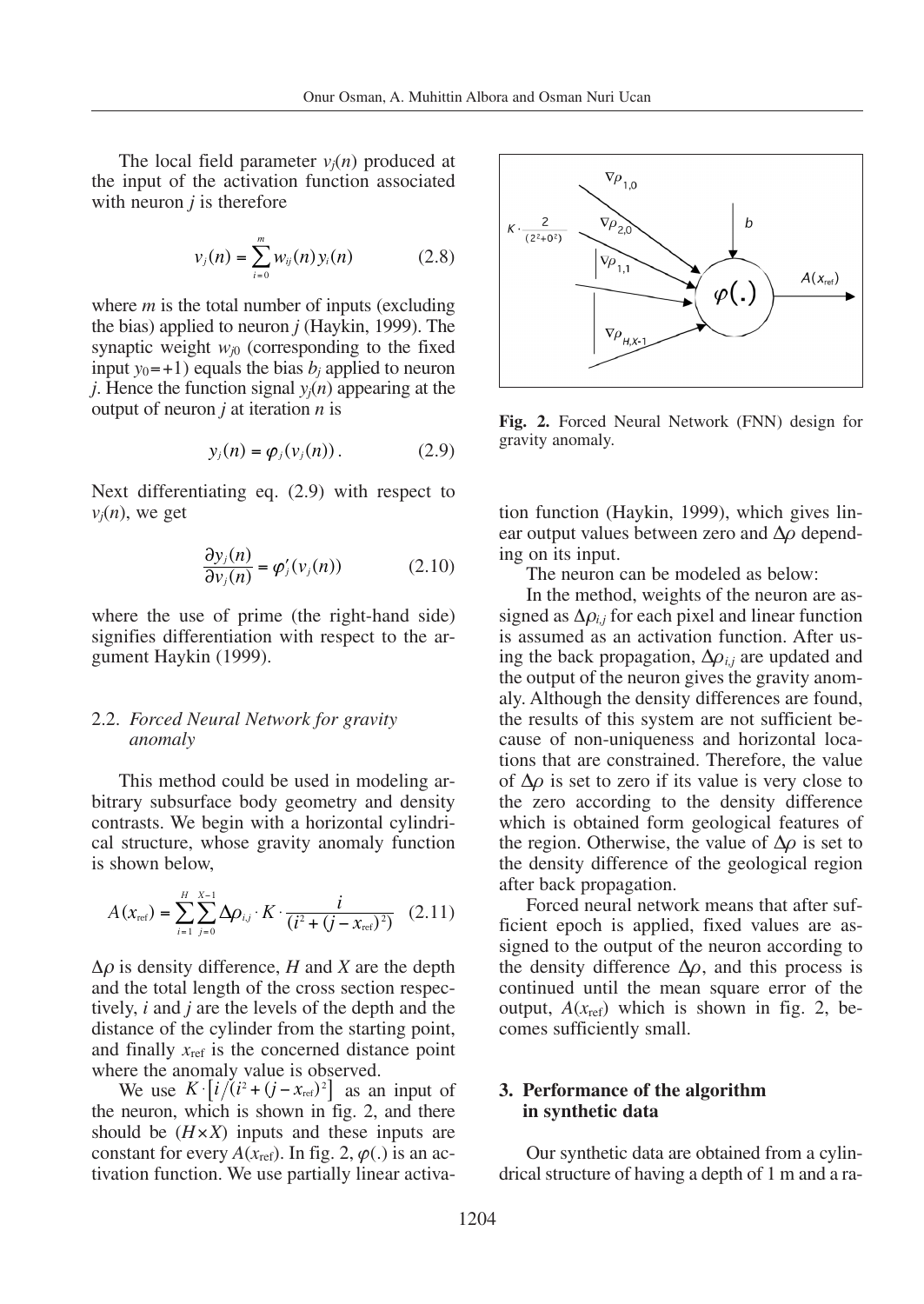

**Fig. 3.** Results of FNN for synthetic horizontal cylinder.

**Fig. 4.** Performance of FNN for synthetic *T*-type prismatic structure.

dius of 2 m for  $\Delta \rho = 1$  mGal as shown in fig. 3. The anomalies of this model are considered as the input data provided to the FNN. In synthetic examples, every learning cycle is comprised of 350 epochs, and two-level quantization ( $\Delta \rho$  or zero) is applied after every 10 learning cycles, which is found to be optimum through experiments. The estimated geological structure obtained via FNN application results in an anomaly profile (dashed line) that is similar to the observed anomaly (solid line), as shown in fig. 3.

For a second synthetic model, we choose *T*type prismatic structure with  $\Delta \rho = 1 \text{ mGal}$ . We use the Talwani and Ewing (1960) 2D method. The estimated geological structure obtained via FNN application results in an anomaly profile (dashed line) that is similar to the observed anomaly (solid line), as shown in fig. 4. In both examples, satisfactory results are obtained.

#### **4. Example of application on real data**

As an example for application of real data in FNN, we use the Bouguer anomaly reported by Nettleton (1943), whose reproduction is shown in fig. 5. The anomaly was recorded in the Gulf of Mexico about 241 km away from Galveston and at a small distance inside the edge of the continental shelf. The importance of basement architecture to the hydrocarbon exploration in the Gulf of Mexico Basin has been debated on for years. Alexander (1999) studied on tectonic and stratigraphic in Gulf Basin.

The origin of the topographic feature was not established until the gravity survey indicated a large closed minimum coincident with the contours of the elevated mound that could be accounted for only by the assumption of a salt dome. The survey was not extensive enough to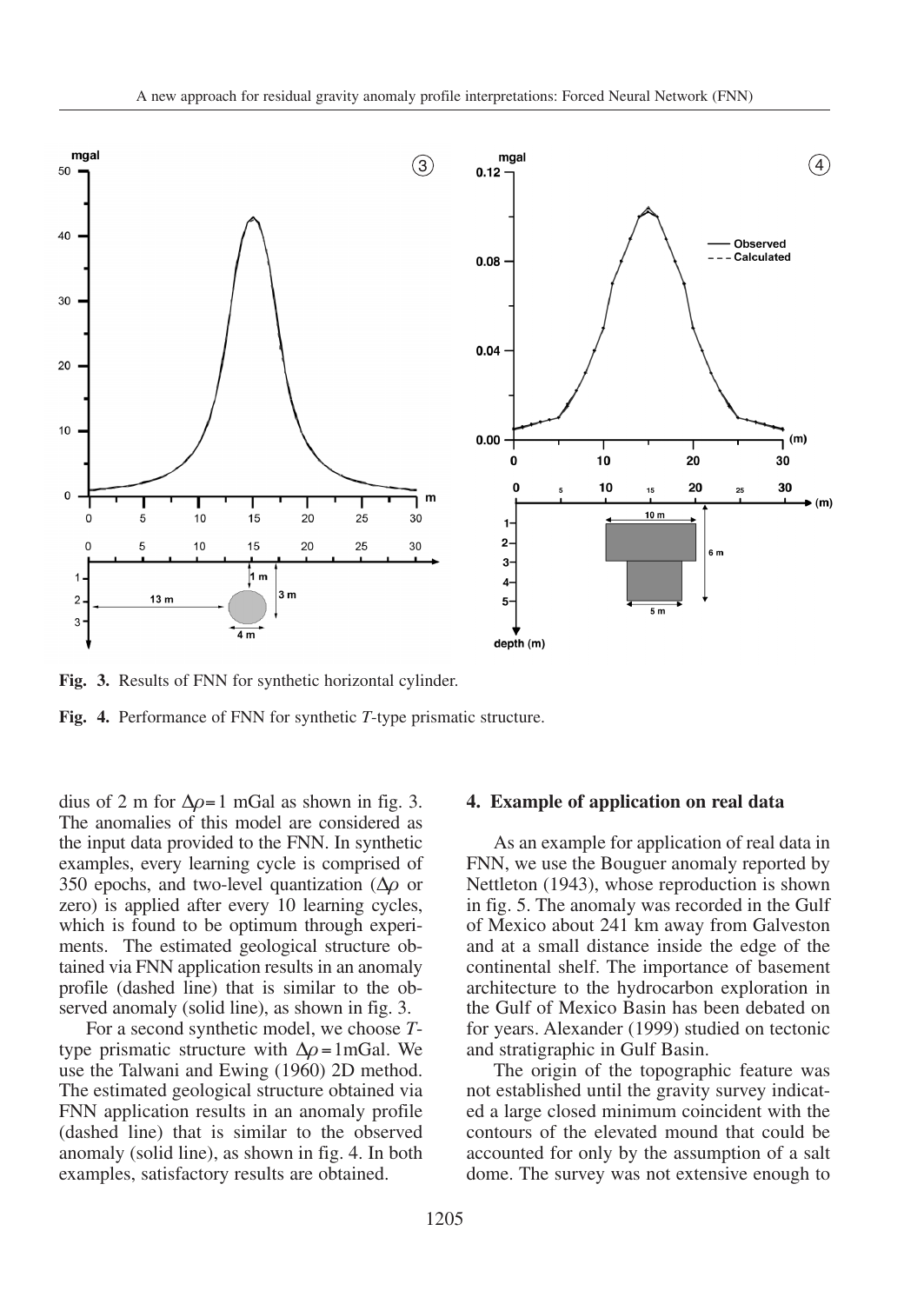define the gravity anomaly, but judicious extrapolation indicated the maximum negative anomaly to be about 9 mGal. The gravity anomaly map given in fig. 5 is obtained from Dobrin and Savit (1988). Figure 6 is composed from the AB cross section of this map and demonstrates Nettleton's interpretation of the salt structure giving rise to the anomaly. The solid line shows the observed anomaly and dotted line shows the anomaly, which is derived from FNN. The results of the proposed method are very close to the observed one.

## **5. Conclusions**

The Forced Neural Networks (FNN) presented in this paper shows that the gravity field at any point due to a solid body with uniform volume density can be computed as the field due to a fictitious distribution of surface mass-density on the same body. First of all, we applied the FNN technique to two synthetic data. These tests provide successful results in fitting the calculated to observed data. As a real data application, a salt dome gravity anomaly map taken



**Fig. 5.** Gravity map observed over inferred salt dome causing anomaly in water-bottom tomography in Gulf of Mexico (contour interval is 5 mGal) (modified form Dobrin and Savit, 1988).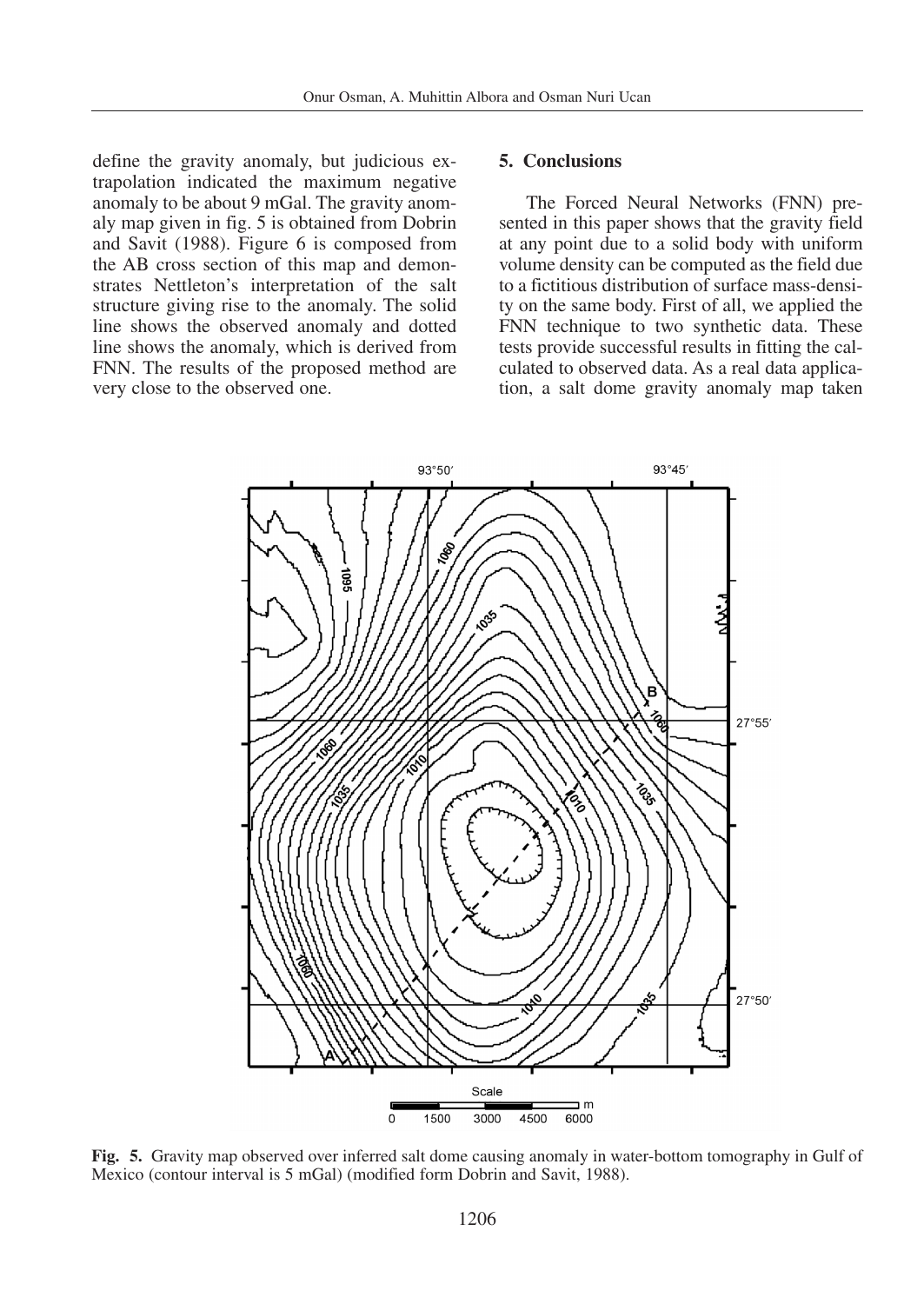

**Fig. 6.** Inferred structure of salt dome believed to be causing offshore gravity anomaly of fig. 5. Agreement between observed and calculated gravity profiles supports choice of model for structure (for AB cross-section;  $\triangle$  observed anomaly;  $+$  FNN output;  $\star$ Nettleton output).

from the NW part of the Gulf of Mexico is considered. This anomaly shows a negative closure from 1060 mGal to 990 mGal. The reason for this negative closure is mostly because of the geological properties of the salt dome. The density contrast in salt dome of the Gulf is lower than those in the surrounding rock formations. The anomaly of AB cross-section is modeled using FNN and the anomaly of this model is very close to the observed one. To make a comparison between the methods of Nettleton and FNN, we can see that by using FNN the model better fits the observed anomaly. The determination of the depth of a buried body from the gravity anomaly has been solved using Forced Neural Network. Our model has approximately the upper surface at about 1 km depth, while the lower one is at 9 km, and its approximate width is 15 km. The advantage of the proposed algorithm, FNN over the classical inversion techniques is that there is no need for initial information on the parameters of the buried structure such as depth and width.

#### **Acknowledgements**

This project is supported by Research Fund of Istanbul University. Fund No. 28/03092002.

#### *REFERENCES*

- ALBORA, A.M., O.N. UCAN, A. OZMEN and T. OZKAN (2001a): Evaluation of Sivas-Divrigi Region akdag iron ore deposits using cellular neural network, *J. Appl. Geophys.,* **46,** 129-142.
- ALBORA, A.M., O.N. UCAN and A. OZMEN (2001b): Residual separation of magnetic fields using a cellular neural network approach, *Pure Appl. Geophys.*, **158**, 1797-1818.
- ALEXANDER, M. (1999): Northern Gulf of Mexico basement architecture: crustal study to prospect leads, in *Society of Exploration of Geophysics Sixty-Ninth Annual Meeting Workshop,* Houston TX-U.S.A.
- BARTON, D.C. (1929): Calculations in the interpretation of observations with the Eötvös torsion balance, *Am. Inst. Mining Met. Eng.,* **2**, 481-486.
- BHATTACHARYYA, B.K. (1964): Magnetic anomalies due to prism-shaped bodies with arbitrary polarization, *Geophysics*, **29**, 517-531.
- BROWN, M.P. and M.M. POULTON (1996): Location buried objects for environmental site investigations using Neural Networks, *J. Environ. Eng. Geophys.*, **1**, 179-188.
- CHARNIAK, E. and D. MCDERMOTT (1985): *Introduction to Artificial Intelligence* (Addison-Wesley), pp. 701.
- DOBRIN, M.B. and C.H. SAVIT (1988): *Introduction to Geophysical Prospecting* (McGraw-Hill), pp. 867.
- EL-QADY, G. and K. USHIJIMA (2001): Inversion of Dc resistivity data using neural networks, *Geophys. Prospect.*, **49**, 417-430.
- ESLAM, E., A. SALEM and K. USHIJIMA (2001): Detection of cavities and tunnels from gravity data using a neural network, *Explor. Geophys.*, **32**, 204-208.
- GREEN, W.R. (1975): Inversion of gravity profiles by use of a Backus-Gilbert approach, *Geophysics*, **45**, 403-419.
- HAYKIN, S. (1999): *Neural Networks* (Prentice Hall International Inc.), pp. 852.
- HUBBERT, M.K. (1948): A line integral method of computing the gravimetric effects of two-dimensional masses, *Geophysics*, **13**, 215-225.